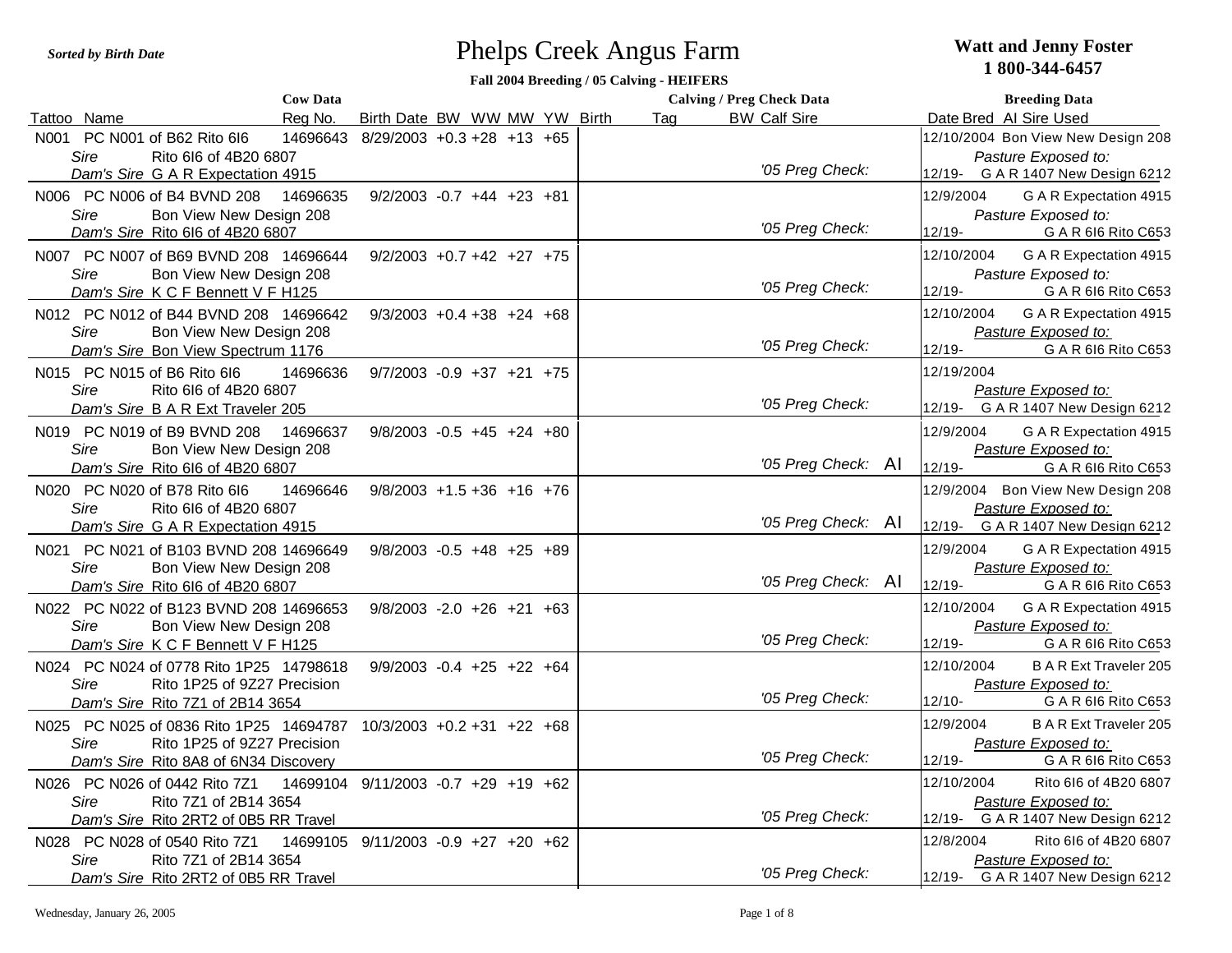| <b>Cow Data</b>                                                              |                                     |     | <b>Calving / Preg Check Data</b> | <b>Breeding Data</b>                                           |
|------------------------------------------------------------------------------|-------------------------------------|-----|----------------------------------|----------------------------------------------------------------|
| Reg No.<br>Tattoo Name                                                       | Birth Date BW WW MW YW Birth        | Tag | <b>BW Calf Sire</b>              | Date Bred Al Sire Used                                         |
| N030 PC N030 of 834 Grid Maker 14696605                                      | $10/8/2003 + 3.1 + 40 + 18 + 81$    |     |                                  | 12/10/2004 Bon View New Design 208                             |
| Sire<br>G A R Grid Maker                                                     |                                     |     | '05 Preg Check:                  | Pasture Exposed to:                                            |
| Dam's Sire R R 9440 Scotch Cap 1483                                          |                                     |     |                                  | $12/19 -$<br>G A R 616 Rito C653                               |
| N031 PC N031 of 0541 Rito 7Z1<br>14699106                                    | $9/12/2003 +0.4 +30 +21 +61$        |     |                                  | G A R Expectation 4915<br>12/10/2004                           |
| Sire<br>Rito 7Z1 of 2B14 3654<br>Dam's Sire Rito 2RT2 of 0B5 RR Travel       |                                     |     | '05 Preg Check: AI               | Pasture Exposed to:<br>G A R 1407 New Design 6212<br>$12/19 -$ |
| N033 PC N033 of 0824 Rito 1P25 14702170 9/14/2003 +1.2 +20 +20 +58           |                                     |     |                                  | 12/19/2004                                                     |
| Sire<br>Rito 1P25 of 9Z27 Precision                                          |                                     |     |                                  | Pasture Exposed to:                                            |
| Dam's Sire Rito 7Z1 of 2B14 3654                                             |                                     |     | '05 Preg Check:                  | $12/19 -$<br>G A R 616 Rito C653                               |
| N035 PC N035 of 0577 Rito 7Z1                                                | 14694740 9/15/2003 +0.6 +21 +21 +49 |     |                                  | 12/9/2004<br>G A R Expectation 4915                            |
| Sire<br>Rito 7Z1 of 2B14 3654                                                |                                     |     | '05 Preg Check: Al               | Pasture Exposed to:<br>$12/19 -$                               |
| Dam's Sire Umf Leete of Wye 7462                                             |                                     |     |                                  | G A R 616 Rito C653                                            |
| N037 PC N037 of 0369 Rito 8A8 14694722<br>Sire<br>Rito 8A8 of 6N34 Discovery | $9/16/2003 + 0.1 + 29 + 20 + 55$    |     |                                  | G A R Expectation 4915<br>12/8/2004<br>Pasture Exposed to:     |
| Dam's Sire Umf Leete of Wye 7462                                             |                                     |     | '05 Preg Check:                  | $12/19 -$<br>G A R 616 Rito C653                               |
| N042 PC N042 of 0821 Rito 1P25 14694794                                      | $9/19/2003 + 1.2 + 30 + 23 + 65$    |     |                                  | Bon View New Design 208<br>12/9/2004                           |
| Rito 1P25 of 9Z27 Precision<br>Sire                                          |                                     |     |                                  | Pasture Exposed to:                                            |
| Dam's Sire Rito 8A8 of 6N34 Discovery                                        |                                     |     | '05 Preg Check: Al               | $12/19 -$<br>G A R 616 Rito C653                               |
| N043 PC N043 of 0791 Rito 1P25 14694781 9/21/2003 +2.0 +31 +22 +64           |                                     |     |                                  | 12/9/2004 Bon View New Design 208                              |
| Rito 1P25 of 9Z27 Precision<br>Sire                                          |                                     |     |                                  | Pasture Exposed to:                                            |
| Dam's Sire Rito 8A8 of 6N34 Discovery                                        |                                     |     | '05 Preg Check: AI               | $12/19 -$<br>G A R 616 Rito C653                               |
| N045 PC N045 of B11 Rito 616                                                 | 14696638 9/22/2003 -0.3 +37 +17 +74 |     |                                  | 12/9/2004 Bon View New Design 208                              |
| Sire<br>Rito 6I6 of 4B20 6807                                                |                                     |     | '05 Preg Check: AI               | Pasture Exposed to:                                            |
| Dam's Sire Rito 616 of 4B20 6807                                             |                                     |     |                                  | $12/19 -$<br>G A R 616 Rito C653                               |
| N049 PC N049 of 0310 Rito 8A8 14694719 9/22/2003 -0.4 +31 +20 +56            |                                     |     |                                  | Bon View New Design 208<br>12/9/2004                           |
| Sire<br>Rito 8A8 of 6N34 Discovery<br>Dam's Sire Lawton of Wye Umf 7118      |                                     |     | '05 Preg Check: Al               | Pasture Exposed to:<br>$12/19 -$<br>G A R 616 Rito C653        |
| N053 PC N053 of 0850 Rito 1P25 14694788                                      | $9/25/2003$ +2.0 +39 +23 +73        |     |                                  | 12/10/2004 Bon View New Design 208                             |
| Sire<br>Rito 1P25 of 9Z27 Precision                                          |                                     |     |                                  | Pasture Exposed to:                                            |
| Dam's Sire Rito 9113 of 7J15 Rito 616                                        |                                     |     | '05 Preg Check: AI               | G A R 616 Rito C653<br>12/19-                                  |
| N058 PC N058 of 0290 Rito 8A8 14694717 9/25/2003 +1.3 +28 +20 +60            |                                     |     |                                  | 12/9/2004 Bon View New Design 208                              |
| Sire<br>Rito 8A8 of 6N34 Discovery                                           |                                     |     |                                  | Pasture Exposed to:                                            |
| Dam's Sire Rito 2RT2 of 0B5 RR Travel                                        |                                     |     | '05 Preg Check:                  | G A R 1407 New Design 6212<br>$12/9 -$                         |
| N061 PC N061 of 903 Grid Maker 14696615 9/26/2003 +1.3 +37 +11 +84           |                                     |     |                                  | 12/10/2004 Bon View New Design 208                             |
| G A R Grid Maker<br>Sire                                                     |                                     |     |                                  | Pasture Exposed to:                                            |
| Dam's Sire R R Daquantae 789E                                                |                                     |     | '05 Preg Check:                  | $12/19 -$<br>G A R 616 Rito C653                               |
| N063 PC N063 of 0676 Rito 7Z1                                                | 14694756 9/26/2003 +1.9 +25 +23 +56 |     |                                  | 12/9/2004<br>G A R Expectation 4915                            |
| Sire<br>Rito 7Z1 of 2B14 3654<br>Dam's Sire Gibb Illini                      |                                     |     | '05 Preg Check:                  | Pasture Exposed to:<br>G A R 1407 New Design 6212<br>12/19-    |
| N064 PC N064 of 0425 Rito 7Z1                                                | 14694727 9/26/2003 +2.1 +26 +18 +54 |     |                                  | 12/9/2004 Bon View New Design 208                              |
| Sire<br>Rito 7Z1 of 2B14 3654                                                |                                     |     |                                  | Pasture Exposed to:                                            |
| Dam's Sire Rito 1E1 of 9A2 Traveler                                          |                                     |     | '05 Preg Check: AI               | 12/19- G A R 1407 New Design 6212                              |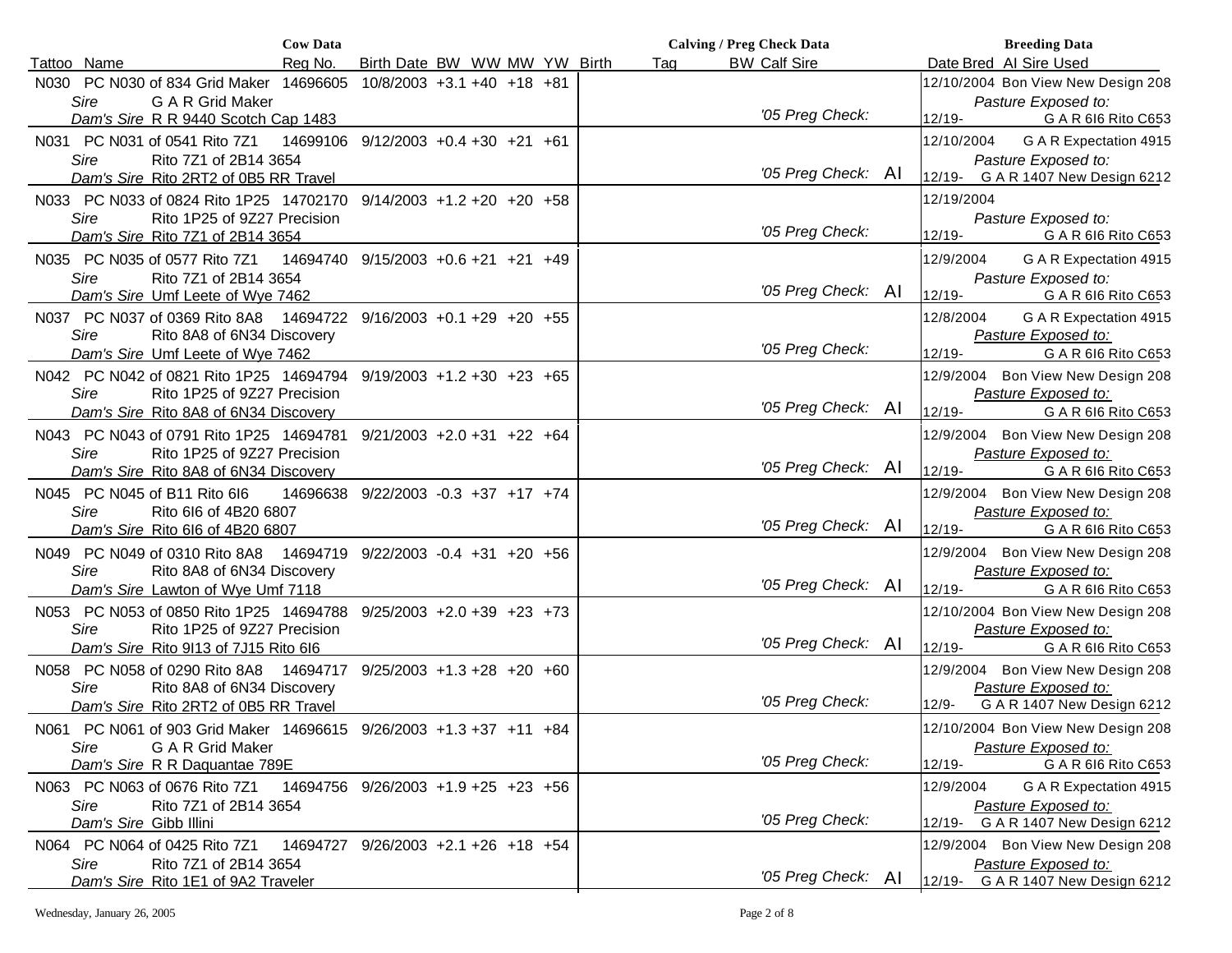| <b>Cow Data</b>                                                                                                  |                                     |     | <b>Calving / Preg Check Data</b> | <b>Breeding Data</b>                                        |
|------------------------------------------------------------------------------------------------------------------|-------------------------------------|-----|----------------------------------|-------------------------------------------------------------|
| Rea No.<br>Tattoo Name                                                                                           | Birth Date BW WW MW YW Birth        | Tag | <b>BW Calf Sire</b>              | Date Bred Al Sire Used                                      |
| PC N077 of 0649 Rito 8A8<br>14694753<br>N065                                                                     | $9/26/2003 +1.3 +33 +21 +65$        |     |                                  | 12/9/2004 Bon View New Design 208                           |
| <b>Sire</b><br>Rito 8A8 of 6N34 Discovery                                                                        |                                     |     |                                  | Pasture Exposed to:                                         |
| Dam's Sire Paramont Ambush 2172                                                                                  |                                     |     | '05 Preg Check: Al               | 12/19- G A R 1407 New Design 6212                           |
| N066 PC N066 of 0572 Rito 7Z1                                                                                    | 14694736 9/26/2003 +1.5 +30 +23 +61 |     |                                  | 12/9/2004 Bon View New Design 208                           |
| Sire<br>Rito 7Z1 of 2B14 3654<br>Dam's Sire Gibb Illini                                                          |                                     |     | '05 Preg Check:                  | Pasture Exposed to:<br>G A R 1407 New Design 6212<br>12/19  |
| N068 PC N068 of B88 Rito 189                                                                                     | 14694769 9/27/2003 +2.6 +37 +20 +76 |     |                                  | 12/10/2004 Bon View New Design 208                          |
| <b>Sire</b><br>Rito 189 of 9A12 LC<br>Dam's Sire G A R Expectation 4915                                          |                                     |     | '05 Preg Check: Al               | Pasture Exposed to:<br>12/19-<br>G A R 1407 New Design 6212 |
| N069 PC N069 of B55 Rito 189                                                                                     | 14694764 9/28/2003 +1.2 +29 +21 +68 |     |                                  | 12/9/2004 Bon View New Design 208                           |
| <b>Sire</b><br>Rito 189 of 9A12 LC                                                                               |                                     |     |                                  | Pasture Exposed to:                                         |
| Dam's Sire Bon View Spectrum 1176                                                                                |                                     |     | '05 Preg Check: Al               | 12/19- G A R 1407 New Design 6212                           |
| N070 PC N070 of 715 Grid Maker 14696594 9/28/2003 +3.5 +49 +16 +82                                               |                                     |     |                                  | 12/8/2004 Bon View New Design 208                           |
| Sire<br>G A R Grid Maker                                                                                         |                                     |     | '05 Preg Check:                  | Pasture Exposed to:                                         |
| Dam's Sire Rito 2RT2 of 0B5 RR Travel                                                                            |                                     |     |                                  | $12/19 -$<br>G A R 616 Rito C653                            |
| N071 PC N071 of 0844 Rito 1P25 14694790                                                                          | $9/28/2003$ +2.1 +34 +20 +69        |     |                                  | G A R Expectation 4915<br>12/10/2004                        |
| Rito 1P25 of 9Z27 Precision<br>Sire<br>Dam's Sire Rito 9113 of 7J15 Rito 616                                     |                                     |     | '05 Preg Check:                  | Pasture Exposed to:<br>G A R 1407 New Design 6212<br>12/19- |
|                                                                                                                  |                                     |     |                                  |                                                             |
| N073 PC N073 of 0841 Rito 1P25 14694779<br>Rito 1P25 of 9Z27 Precision<br><b>Sire</b>                            | $9/28/2003 + 1.8 + 31 + 22 + 67$    |     |                                  | 12/10/2004<br>G A R Expectation 4915<br>Pasture Exposed to: |
| Dam's Sire Rito 9113 of 7J15 Rito 616                                                                            |                                     |     | '05 Preg Check:                  | G A R 1407 New Design 6212<br>12/19-                        |
| N075 PC N075 of 0574 Rito 7Z1                                                                                    | 14694738 9/29/2003 +1.4 +23 +21 +54 |     |                                  | 12/10/2004<br>G A R Expectation 4915                        |
| <b>Sire</b><br>Rito 7Z1 of 2B14 3654                                                                             |                                     |     |                                  | Pasture Exposed to:                                         |
| Dam's Sire Umf Leete of Wye 7462                                                                                 |                                     |     | '05 Preg Check: Al               | 12/19- G A R 1407 New Design 6212                           |
| N077 PC N077 of 0649 Rito 8A8                                                                                    | 14694752 9/29/2003 +1.7 +36 +21 +65 |     |                                  | G A R Expectation 4915<br>12/9/2004                         |
| Sire<br>Rito 8A8 of 6N34 Discovery                                                                               |                                     |     |                                  | Pasture Exposed to:                                         |
| Dam's Sire Rito 2RT2 of 0B5 RR Travel                                                                            |                                     |     | '05 Preg Check: Al               | 12/19-<br>G A R 1407 New Design 6212                        |
| N081 PC N081 of A78 Grid Maker 14696630 9/30/2003 +2.8 +44 +24 +86                                               |                                     |     |                                  | 12/10/2004 Bon View New Design 208                          |
| G A R Grid Maker<br>Sire                                                                                         |                                     |     |                                  | Pasture Exposed to:                                         |
| Dam's Sire K C F Bennett V F H125                                                                                |                                     |     | '05 Preg Check:                  | G A R 616 Rito C653<br>12/19-                               |
| N082 PC N082 of 0206 Rito 8A8                                                                                    | 14694711 9/30/2003 +1.7 +20 +13 +45 |     |                                  | 12/19/2004                                                  |
| <b>Sire</b><br>Rito 8A8 of 6N34 Discovery                                                                        |                                     |     | '05 Preg Check:                  | Pasture Exposed to:<br>G A R 1407 New Design 6212<br>12/19- |
| Dam's Sire Butler of Wye                                                                                         |                                     |     |                                  |                                                             |
| N085 PC N085 of 0804 Rito 1P25 14694777 9/30/2003 +1.9 +36 +25 +74<br><b>Sire</b><br>Rito 1P25 of 9Z27 Precision |                                     |     |                                  | 12/9/2004<br>G A R Expectation 4915<br>Pasture Exposed to:  |
| Dam's Sire Rito 8A8 of 6N34 Discovery                                                                            |                                     |     | '05 Preg Check:                  | G A R 1407 New Design 6212<br>12/19-                        |
| N090 PC N090 of 0880 Rito 1P25 14694774                                                                          | $10/6/2003 + 0.4 + 34 + 22 + 68$    |     |                                  | G A R Expectation 4915<br>12/10/2004                        |
| <b>Sire</b><br>Rito 1P25 of 9Z27 Precision                                                                       |                                     |     |                                  | Pasture Exposed to:                                         |
| Dam's Sire Rito 9113 of 7J15 Rito 616                                                                            |                                     |     | '05 Preg Check:                  | G A R 1407 New Design 6212<br>$12/19 -$                     |
| N091 PC N091 of 0807 Rito 1P25 14694799                                                                          | $10/6/2003$ +1.1 +43 +30 +77        |     |                                  | 12/9/2004<br>G A R Expectation 4915                         |
| Sire<br>Rito 1P25 of 9Z27 Precision                                                                              |                                     |     |                                  | Pasture Exposed to:                                         |
| Dam's Sire Gibb Illini                                                                                           |                                     |     | '05 Preg Check:                  | G A R 1407 New Design 6212<br>12/19-                        |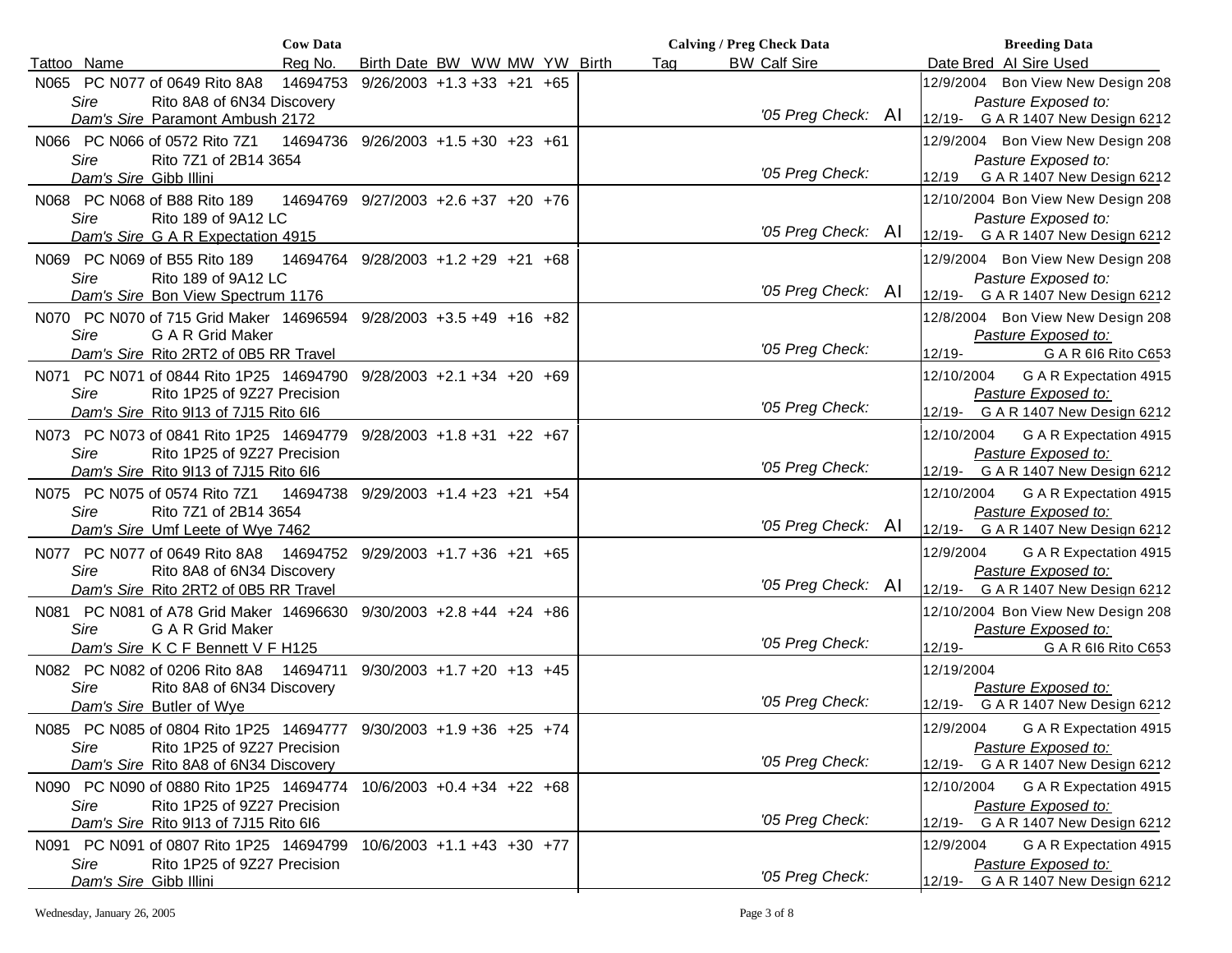|                                                                        | <b>Cow Data</b> |                                  |  | <b>Calving / Preg Check Data</b> |  |                     | <b>Breeding Data</b> |                                                |  |
|------------------------------------------------------------------------|-----------------|----------------------------------|--|----------------------------------|--|---------------------|----------------------|------------------------------------------------|--|
| Tattoo Name                                                            | Reg No.         | Birth Date BW WW MW YW Birth     |  | Tag                              |  | <b>BW Calf Sire</b> |                      | Date Bred Al Sire Used                         |  |
| N094 PC N094 of A91 Grid Maker 14696632 10/6/2003 +4.5 +56 +23 +98     |                 |                                  |  |                                  |  |                     |                      | 12/10/2004 Bon View New Design 208             |  |
| Sire<br>G A R Grid Maker                                               |                 |                                  |  |                                  |  |                     |                      | Pasture Exposed to:                            |  |
| Dam's Sire Rito 616 of 4B20 6807                                       |                 |                                  |  |                                  |  | '05 Preg Check: AI  | 12/19-               | G A R 616 Rito C653                            |  |
| N096 PC N096 of A87 Grid Maker 14696631 10/6/2003 +5.1 +49 +15 +95     |                 |                                  |  |                                  |  |                     |                      | 12/8/2004 Bon View New Design 208              |  |
| Sire<br><b>G A R Grid Maker</b>                                        |                 |                                  |  |                                  |  |                     |                      | Pasture Exposed to:                            |  |
| Dam's Sire R R 9440 Scotch Cap 1483                                    |                 |                                  |  |                                  |  | '05 Preg Check: AI  | $12/19 -$            | G A R 616 Rito C653                            |  |
| N106 PC N106 of 0484 Rito 7Z1                                          | 14694735        | $10/6/2003$ +2.0 +26 +18 +53     |  |                                  |  |                     | 12/10/2004           | G A R Expectation 4915                         |  |
| Sire<br>Rito 7Z1 of 2B14 3654                                          |                 |                                  |  |                                  |  |                     |                      | Pasture Exposed to:                            |  |
| Dam's Sire Super X 5189 of Ideal 3134                                  |                 |                                  |  |                                  |  | '05 Preg Check: Al  |                      | 12/19- G A R 1407 New Design 6212              |  |
| N107 PC N107 of 0312 Rito 7Z1                                          | 14694721        | 10/6/2003 +2.0 +20 +17 +48       |  |                                  |  |                     | 12/9/2004            | G A R Expectation 4915                         |  |
| Sire<br>Rito 7Z1 of 2B14 3654                                          |                 |                                  |  |                                  |  |                     |                      | Pasture Exposed to:                            |  |
| Dam's Sire Rito 1E1 of 9A2 Traveler                                    |                 |                                  |  |                                  |  | '05 Preg Check:     |                      | 12/19- G A R 1407 New Design 6212              |  |
| N108 PC N108 of 0272 Rito 8A8 14694715                                 |                 | $10/6/2003 + 1.7 + 37 + 20 + 61$ |  |                                  |  |                     | 12/10/2004           | G A R Expectation 4915                         |  |
| Sire<br>Rito 8A8 of 6N34 Discovery                                     |                 |                                  |  |                                  |  |                     |                      | Pasture Exposed to:                            |  |
| Dam's Sire Rito 0G14 of 2036 Rito 8E8                                  |                 |                                  |  |                                  |  | '05 Preg Check:     |                      | 12/19- G A R 1407 New Design 6212              |  |
| N109 PC N109 of 0306 Rito 8A8 14694720                                 |                 | $11/2/2003 + 1.8 + 27 + 19 + 55$ |  |                                  |  |                     | 12/8/2004            | G A R Expectation 4915                         |  |
| Rito 8A8 of 6N34 Discovery<br>Sire                                     |                 |                                  |  |                                  |  |                     |                      | Pasture Exposed to:                            |  |
| Dam's Sire Rito 1E1 of 9A2 Traveler                                    |                 |                                  |  |                                  |  | '05 Preg Check:     | 12/19-               | G A R 1407 New Design 6212                     |  |
| N111 PC N111 of 0209 Rito 8A8  14694712  10/6/2003  +0.8 +32  +20  +52 |                 |                                  |  |                                  |  |                     | 12/9/2004            | G A R Expectation 4915                         |  |
| Sire<br>Rito 8A8 of 6N34 Discovery                                     |                 |                                  |  |                                  |  |                     |                      | Pasture Exposed to:                            |  |
| Dam's Sire Keyacre Bellevue 791                                        |                 |                                  |  |                                  |  | '05 Preg Check: AI  |                      | 12/19- G A R 1407 New Design 6212              |  |
| N112 PC N112 of 0584 Rito 8A8 14694737 10/6/2003 +2.0 +34 +22 +63      |                 |                                  |  |                                  |  |                     | 12/9/2004            | G A R Expectation 4915                         |  |
| Sire<br>Rito 8A8 of 6N34 Discovery                                     |                 |                                  |  |                                  |  |                     |                      | Pasture Exposed to:                            |  |
| Dam's Sire Umf Leete of Wye 7462                                       |                 |                                  |  |                                  |  | '05 Preg Check:     |                      | 12/19- G A R 1407 New Design 6212              |  |
| N113 PC N113 of 466 Grid Maker 14696587 10/6/2003 +4.5 +45 +17 +84     |                 |                                  |  |                                  |  |                     |                      | 12/10/2004 Bon View New Design 208             |  |
| G A R Grid Maker<br>Sire                                               |                 |                                  |  |                                  |  |                     |                      | Pasture Exposed to:                            |  |
| Dam's Sire P C Rambo 217 of 465 T                                      |                 |                                  |  |                                  |  | '05 Preg Check: Al  | $12/19 -$            | G A R 616 Rito C653                            |  |
| N114 PC N114 of 870 Grid Maker 14696613 10/7/2003 +2.8 +46 +19 +83     |                 |                                  |  |                                  |  |                     |                      | 12/10/2004 Bon View New Design 208             |  |
| G A R Grid Maker<br>Sire                                               |                 |                                  |  |                                  |  | '05 Preg Check:     |                      | Pasture Exposed to:                            |  |
| Dam's Sire Rito 6B12 of 1R3 Bando                                      |                 |                                  |  |                                  |  |                     | 12/19-               | G A R 616 Rito C653                            |  |
| N115 PC N115 of 793 Grid Maker 14696599 10/7/2003 +4.0 +47 +14 +83     |                 |                                  |  |                                  |  |                     |                      | 12/10/2004 Bon View New Design 208             |  |
| Sire<br><b>G A R Grid Maker</b>                                        |                 |                                  |  |                                  |  | '05 Preg Check:     | 12/19-               | Pasture Exposed to:<br>G A R 616 Rito C653     |  |
| Dam's Sire P C 588 of 9J1 2RT2                                         |                 |                                  |  |                                  |  |                     |                      |                                                |  |
| N116 PC N116 of 904 Grid Maker 14696614 10/7/2003 +3.1 +33 +20 +74     |                 |                                  |  |                                  |  |                     |                      | 12/10/2004 Bon View New Design 208             |  |
| G A R Grid Maker<br>Sire                                               |                 |                                  |  |                                  |  | '05 Preg Check:     | 12/19-               | Pasture Exposed to:<br>G A R 616 Rito C653     |  |
| Dam's Sire R R Traveler 5204                                           |                 |                                  |  |                                  |  |                     |                      |                                                |  |
| N117 PC N117 of 822 Grid Maker 14699108 10/7/2003 +3.6 +48 +20 +87     |                 |                                  |  |                                  |  |                     | 12/9/2004            | Bon View New Design 208                        |  |
| Sire<br>G A R Grid Maker<br>Dam's Sire R R 9440 Scotch Cap 1483        |                 |                                  |  |                                  |  | '05 Preg Check:     | $12/19 -$            | Pasture Exposed to:<br>G A R 616 Rito C653     |  |
|                                                                        |                 |                                  |  |                                  |  |                     |                      |                                                |  |
| N118 PC N118 of 818 Grid Maker 14696608<br>Sire<br>G A R Grid Maker    |                 | 10/7/2003 +4.4 +48 +20 +91       |  |                                  |  |                     | 12/9/2004            | Bon View New Design 208<br>Pasture Exposed to: |  |
| Dam's Sire Paramont Ambush 2172                                        |                 |                                  |  |                                  |  | '05 Preg Check: AI  | 12/19-               | G A R 616 Rito C653                            |  |
|                                                                        |                 |                                  |  |                                  |  |                     |                      |                                                |  |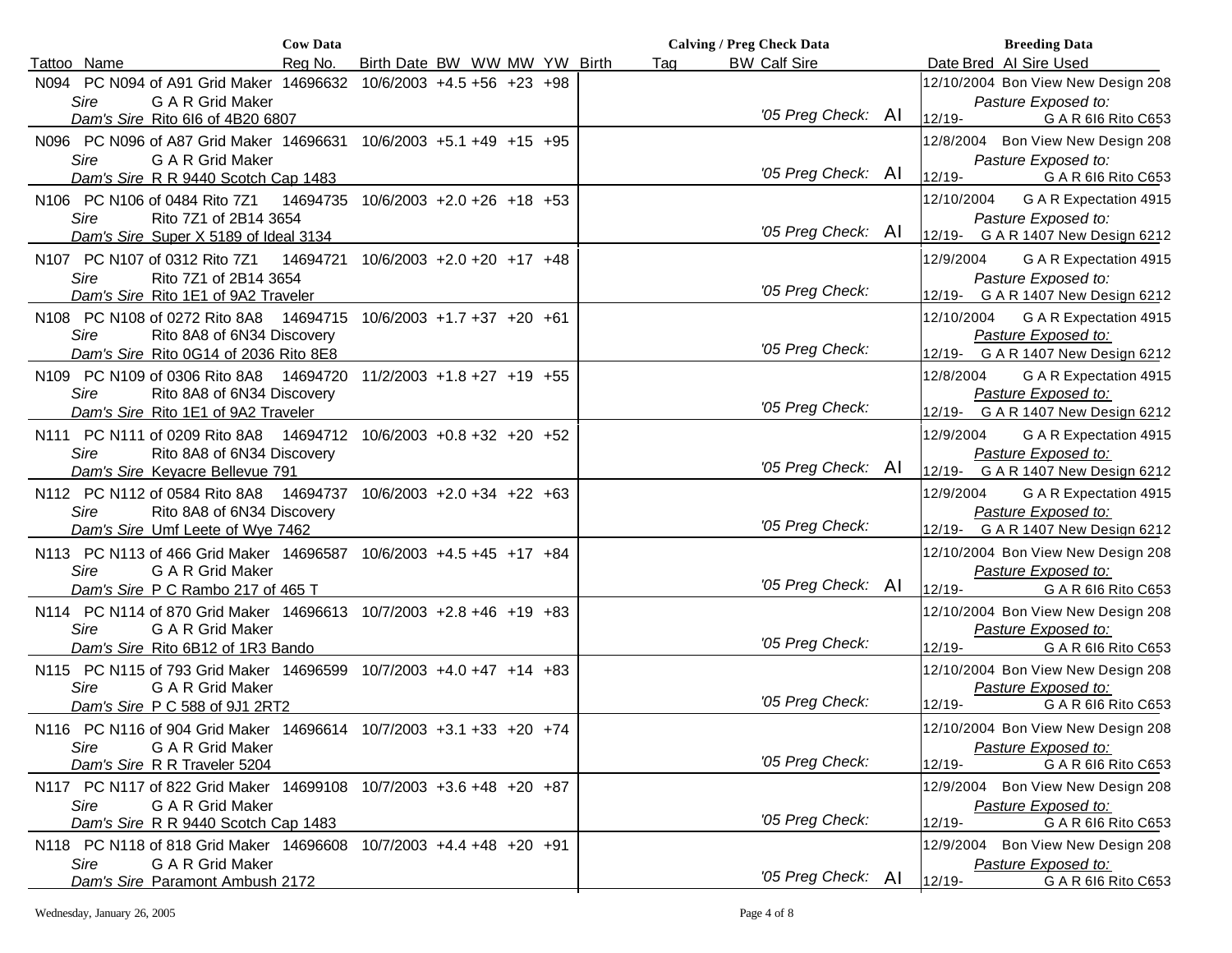|                                                                                                | <b>Cow Data</b> |                                     |  |     | <b>Calving / Preg Check Data</b> | <b>Breeding Data</b>                                        |
|------------------------------------------------------------------------------------------------|-----------------|-------------------------------------|--|-----|----------------------------------|-------------------------------------------------------------|
| Tattoo Name                                                                                    | Rea No.         | Birth Date BW WW MW YW Birth        |  | Tag | <b>BW Calf Sire</b>              | Date Bred Al Sire Used                                      |
| N119 PC N119 of 749 Grid Maker 14696596                                                        |                 | $10/7/2003$ +4.3 +53 +20 +91        |  |     |                                  | 12/9/2004 Bon View New Design 208                           |
| <b>Sire</b><br>G A R Grid Maker                                                                |                 |                                     |  |     | '05 Preg Check:                  | Pasture Exposed to:                                         |
| Dam's Sire Rito 9M9 of 2036 Scotch Ca                                                          |                 |                                     |  |     |                                  | 12/19-<br>G A R 616 Rito C653                               |
| N120 PC N120 of 213 Grid Maker 14699100 10/7/2003 +3.5 +40 +16 +69                             |                 |                                     |  |     |                                  | 12/8/2004 Bon View New Design 208                           |
| Sire<br>G A R Grid Maker<br>Dam's Sire Paulus of Wye Umf 6289                                  |                 |                                     |  |     | '05 Preg Check: AI               | Pasture Exposed to:<br>$12/19 -$<br>G A R 616 Rito C653     |
| N123 PC N123 of A31 Grid Maker 14696623 10/7/2003 +5.1 +49 +15 +92                             |                 |                                     |  |     |                                  | 12/10/2004 Bon View New Design 208                          |
| Sire<br>G A R Grid Maker<br>Dam's Sire TC Supreme Vision 691                                   |                 |                                     |  |     | '05 Preg Check: AI               | Pasture Exposed to:<br>12/19-<br>G A R 616 Rito C653        |
| N128 PC N128 of 830 Grid Maker 14696609 10/8/2003 +4.0 +52 +17 +88                             |                 |                                     |  |     |                                  | 12/9/2004 Bon View New Design 208                           |
| <b>Sire</b><br>G A R Grid Maker                                                                |                 |                                     |  |     |                                  | Pasture Exposed to:                                         |
| Dam's Sire R R 9440 Scotch Cap 1483                                                            |                 |                                     |  |     | '05 Preg Check:                  | 12/19- G A R 1407 New Design 6212                           |
| N129 PC N129 of 957 Grid Maker 14696618 10/8/2003 +3.7 +50 +22 +90                             |                 |                                     |  |     |                                  | 12/9/2004 Bon View New Design 208                           |
| G A R Grid Maker<br>Sire                                                                       |                 |                                     |  |     | '05 Preg Check: AI               | Pasture Exposed to:                                         |
| Dam's Sire Gibb Illini                                                                         |                 |                                     |  |     |                                  | G A R 1407 New Design 6212<br>$12/19 -$                     |
| N130 PC N130 of A112 Grid Make 14696634 10/8/2003 +2.8 +37 +20 +80<br>Sire<br>G A R Grid Maker |                 |                                     |  |     |                                  | 12/9/2004 Bon View New Design 208<br>Pasture Exposed to:    |
| Dam's Sire K C F Bennett Ext G247                                                              |                 |                                     |  |     | '05 Preg Check: Al               | G A R 1407 New Design 6212<br>$12/19 -$                     |
| N131 PC N131 of 289 Grid Maker 14699099 10/8/2003 +4.0 +49 +23 +83                             |                 |                                     |  |     |                                  | 12/8/2004 Bon View New Design 208                           |
| Sire<br>G A R Grid Maker                                                                       |                 |                                     |  |     |                                  | Pasture Exposed to:                                         |
| Dam's Sire G A R Traveler 1489                                                                 |                 |                                     |  |     | '05 Preg Check:                  | G A R 1407 New Design 6212<br>12/19-                        |
| N133 PC N133 of 231 Grid Maker 14696583 10/8/2003 +3.2 +28 +14 +69                             |                 |                                     |  |     |                                  | 12/9/2004 Bon View New Design 208                           |
| <b>Sire</b><br>G A R Grid Maker                                                                |                 |                                     |  |     |                                  | Pasture Exposed to:                                         |
| Dam's Sire Q A S Traveler 23-4                                                                 |                 |                                     |  |     | '05 Preg Check: Al               | $12/19 -$<br>G A R 1407 New Design 6212                     |
| N134 PC N134 of 0269 Rito 7Z1                                                                  |                 | 14694713 10/8/2003 +1.0 +24 +14 +52 |  |     |                                  | 12/9/2004 Bon View New Design 208                           |
| Sire<br>Rito 7Z1 of 2B14 3654                                                                  |                 |                                     |  |     |                                  | Pasture Exposed to:                                         |
| Dam's Sire Rito 1E1 of 9A2 Traveler                                                            |                 |                                     |  |     | '05 Preg Check: Al               | G A R 1407 New Design 6212<br>$12/19 -$                     |
| N136 PC N136 of 0491 Rito 7Z1                                                                  |                 | 14694734 10/8/2003 +2.0 +29 +18 +55 |  |     |                                  | 12/9/2004<br>G A R Expectation 4915                         |
| <b>Sire</b><br>Rito 7Z1 of 2B14 3654                                                           |                 |                                     |  |     | '05 Preg Check:                  | Pasture Exposed to:<br>G A R 1407 New Design 6212<br>12/19- |
| Dam's Sire Rito 2RT2 of 0B5 RR Travel                                                          |                 |                                     |  |     |                                  |                                                             |
| N139 PC N139 of 760 Grid Maker 14696651 10/9/2003 +1.3 +43 +16 +83<br>Sire<br>G A R Grid Maker |                 |                                     |  |     |                                  | 12/9/2004 Bon View New Design 208<br>Pasture Exposed to:    |
| Dam's Sire Rito 2RT2 of 0B5 RR Travel                                                          |                 |                                     |  |     | '05 Preg Check:                  | G A R 616 Rito C653<br>12/19-                               |
| N141 PC N141 of 911 Grid Maker 14696616 10/9/2003 +3.7 +46 +22 +88                             |                 |                                     |  |     |                                  | 12/10/2004 Bon View New Design 208                          |
| <b>G A R Grid Maker</b><br>Sire                                                                |                 |                                     |  |     |                                  | Pasture Exposed to:                                         |
| Dam's Sire R R Traveler 5204                                                                   |                 |                                     |  |     | '05 Preg Check:                  | $12/19 -$<br>G A R 616 Rito C653                            |
| N143 PC N143 of B76 Rito 189                                                                   |                 | 14694768 10/9/2003 +1.4 +31 +20 +68 |  |     |                                  | 12/9/2004 Bon View New Design 208                           |
| Rito 189 of 9A12 LC<br>Sire                                                                    |                 |                                     |  |     |                                  | Pasture Exposed to:                                         |
| Dam's Sire Rito 616 of 4B20 6807                                                               |                 |                                     |  |     | '05 Preg Check:                  | G A R 1407 New Design 6212<br>12/19-                        |
| N147 PC N147 of 508 Grid Maker 14696588 10/10/2003 +3.1 +45 +22 +79                            |                 |                                     |  |     |                                  | 12/10/2004 Bon View New Design 208                          |
| Sire<br>G A R Grid Maker                                                                       |                 |                                     |  |     | '05 Preg Check:                  | Pasture Exposed to:                                         |
| Dam's Sire Paramont Ambush 2172                                                                |                 |                                     |  |     |                                  | G A R 616 Rito C653<br>$12/19 -$                            |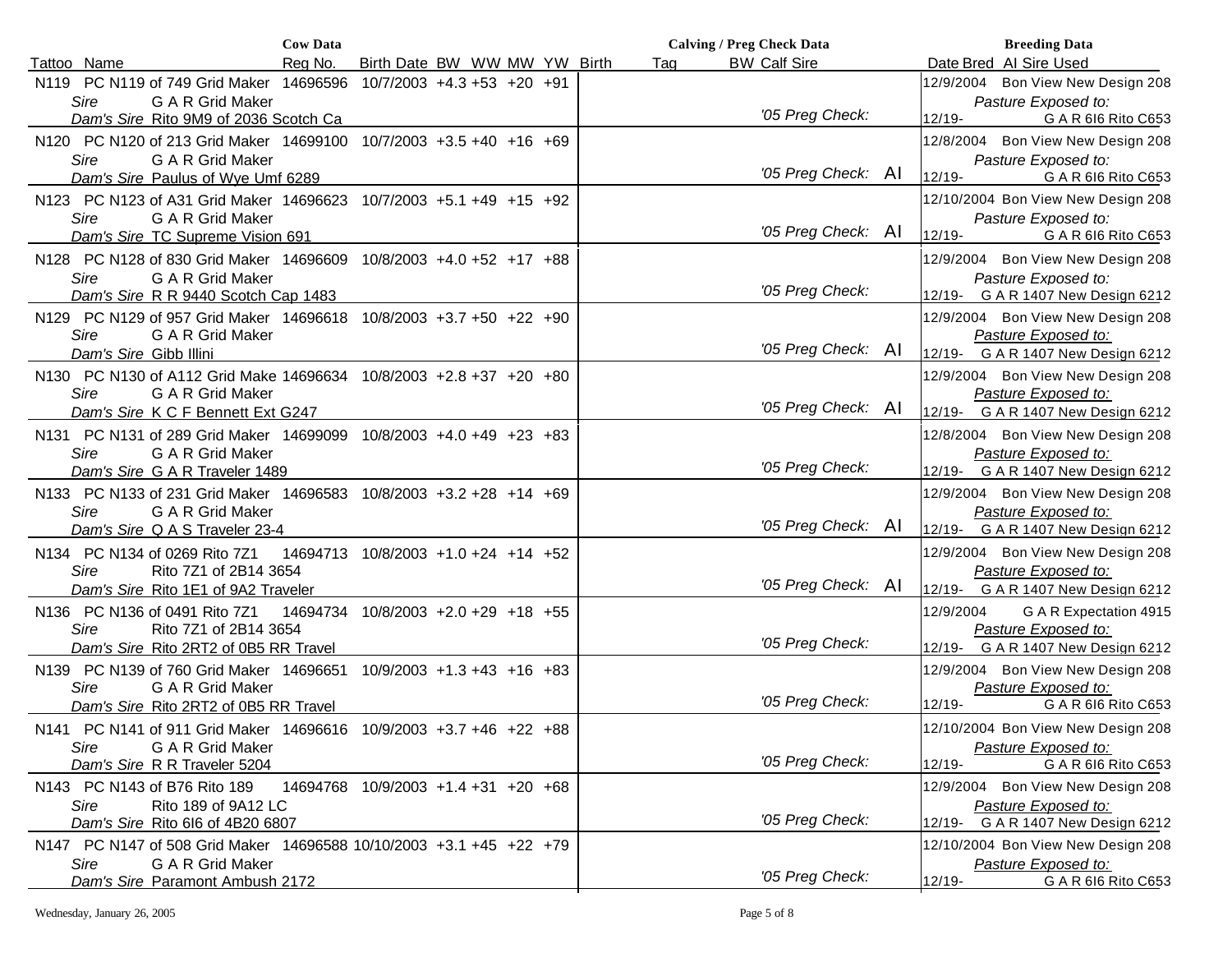|                                                                     | <b>Cow Data</b> |                                      |                              |  |     | <b>Calving / Preg Check Data</b> |            | <b>Breeding Data</b>               |
|---------------------------------------------------------------------|-----------------|--------------------------------------|------------------------------|--|-----|----------------------------------|------------|------------------------------------|
| Tattoo Name                                                         | Reg No.         |                                      | Birth Date BW WW MW YW Birth |  | Tag | <b>BW Calf Sire</b>              |            | Date Bred Al Sire Used             |
| N148 PC N142 of 646 Grid Maker 14696590 10/10/2003 +2.9 +40 +23 +83 |                 |                                      |                              |  |     |                                  |            | 12/10/2004 Bon View New Design 208 |
| Sire<br>G A R Grid Maker                                            |                 |                                      |                              |  |     |                                  |            | Pasture Exposed to:                |
| Dam's Sire Rito 9FB3 of 5H11 Fullback                               |                 |                                      |                              |  |     | '05 Preg Check:                  | $12/19 -$  | G A R 616 Rito C653                |
| N149 PC N149 of 876 Grid Maker 14696611 10/10/2003 +4.4 +48 +17 +88 |                 |                                      |                              |  |     |                                  | 12/9/2004  | Bon View New Design 208            |
| Sire<br>G A R Grid Maker                                            |                 |                                      |                              |  |     |                                  |            | Pasture Exposed to:                |
| Dam's Sire Rito 6B12 of 1R3 Bando                                   |                 |                                      |                              |  |     | '05 Preg Check: AI               | $12/19 -$  | G A R 616 Rito C653                |
| N150 PC N150 of 853 Grid Maker 14696603 10/10/2003 +5.5 +43 +22 +86 |                 |                                      |                              |  |     |                                  |            | 12/10/2004 Bon View New Design 208 |
| <b>Sire</b><br>G A R Grid Maker                                     |                 |                                      |                              |  |     |                                  |            | Pasture Exposed to:                |
| Dam's Sire Rito 9FB3 of 5H11 Fullback                               |                 |                                      |                              |  |     | '05 Preg Check: Al               |            | 12/19- G A R 1407 New Design 6212  |
| N154 PC N154 of B65 Rito 189                                        |                 | 14694766 10/11/2003 +1.4 +40 +22 +78 |                              |  |     |                                  |            | 12/10/2004 Bon View New Design 208 |
| Sire<br>Rito 189 of 9A12 LC                                         |                 |                                      |                              |  |     |                                  |            | Pasture Exposed to:                |
| Dam's Sire G A R Expectation 4915                                   |                 |                                      |                              |  |     | '05 Preg Check: Al               |            | 12/19- G A R 1407 New Design 6212  |
| N156 PC N156 of B43 Rito 189                                        |                 | 14694763 10/13/2003 +1.8 +37 +20 +79 |                              |  |     |                                  |            | 12/9/2004 Bon View New Design 208  |
| Sire<br>Rito 189 of 9A12 LC                                         |                 |                                      |                              |  |     |                                  |            | Pasture Exposed to:                |
| Dam's Sire G A R Expectation 4915                                   |                 |                                      |                              |  |     | '05 Preg Check: Al               |            | 12/19- G A R 1407 New Design 6212  |
| N158 PC N158 of 983 Grid Maker 14696620 10/13/2003 +3.6 +43 +20 +84 |                 |                                      |                              |  |     |                                  | 12/19/2004 |                                    |
| G A R Grid Maker<br>Sire                                            |                 |                                      |                              |  |     |                                  |            | Pasture Exposed to:                |
| Dam's Sire Rito 6B12 of 1R3 Bando                                   |                 |                                      |                              |  |     | '05 Preg Check:                  | $12/19 -$  | G A R 616 Rito C653                |
| N160 PC N160 of 961 Grid Maker 14696619 10/13/2003 +4.4 +44 +19 +87 |                 |                                      |                              |  |     |                                  | 12/9/2004  | Bon View New Design 208            |
| Sire<br><b>G A R Grid Maker</b>                                     |                 |                                      |                              |  |     |                                  |            | Pasture Exposed to:                |
| Dam's Sire Woodhill Supreme                                         |                 |                                      |                              |  |     | '05 Preg Check:                  | $12/19 -$  | G A R 616 Rito C653                |
| N165 PC N165 of 0054 Rito 7Z1                                       |                 | 14694703 10/13/2003 +1.1 +18 +15 +41 |                              |  |     |                                  | 12/19/2004 |                                    |
| <b>Sire</b><br>Rito 7Z1 of 2B14 3654                                |                 |                                      |                              |  |     |                                  |            | Pasture Exposed to:                |
| Dam's Sire Bartor of Wye Umf 5609                                   |                 |                                      |                              |  |     | '05 Preg Check:                  |            | 12/19- G A R 1407 New Design 6212  |
| N166 PC N166 of 0775 0786                                           |                 | 14694803 10/13/2003 +1.3 +41 +26 +69 |                              |  |     |                                  | 12/9/2004  | G A R Expectation 4915             |
| Sire<br>Keyacre Illini 0786                                         |                 |                                      |                              |  |     |                                  |            | Pasture Exposed to:                |
| Dam's Sire Rito 8A8 of 6N34 Discovery                               |                 |                                      |                              |  |     | '05 Preg Check: Al               | $12/19 -$  | G A R 1407 New Design 6212         |
| N171 PC N171 of B74 Rito 189                                        |                 | 14694767 10/14/2003 +1.7 +33 +18 +79 |                              |  |     |                                  |            | 12/9/2004 Bon View New Design 208  |
| Sire<br>Rito 189 of 9A12 LC                                         |                 |                                      |                              |  |     |                                  |            | Pasture Exposed to:                |
| Dam's Sire Rito 616 of 4B20 6807                                    |                 |                                      |                              |  |     | '05 Preg Check: AI               |            | 12/19- G A R 1407 New Design 6212  |
| N173 PC N173 of 0858 Rito 1P25 14694795 10/14/2003 +1.6 +36 +22 +75 |                 |                                      |                              |  |     |                                  |            | 12/9/2004 Bon View New Design 208  |
| Sire<br>Rito 1P25 of 9Z27 Precision                                 |                 |                                      |                              |  |     |                                  |            | Pasture Exposed to:                |
| Dam's Sire Rito 616 of 4B20 6807                                    |                 |                                      |                              |  |     | '05 Preg Check: Al               |            | 12/19- G A R 1407 New Design 6212  |
| N178 PC N178 of 219 Grid Maker 14699102 10/15/2003 +5.3 +46 +16 +86 |                 |                                      |                              |  |     |                                  | 12/19/2004 |                                    |
| <b>Sire</b><br><b>G A R Grid Maker</b>                              |                 |                                      |                              |  |     |                                  |            | Pasture Exposed to:                |
| Dam's Sire Q A S Traveler 23-4                                      |                 |                                      |                              |  |     | '05 Preg Check:                  | 12/19-     | G A R 1407 New Design 6212         |
| N184 PC N184 of 334 Grid Maker 14696586 10/17/2003 +6.1 +44 +19 +78 |                 |                                      |                              |  |     |                                  |            | 12/10/2004 Bon View New Design 208 |
| Sire<br>G A R Grid Maker                                            |                 |                                      |                              |  |     |                                  |            | Pasture Exposed to:                |
| Dam's Sire Rito 1H21 of 2036 Rito 9J9                               |                 |                                      |                              |  |     | '05 Preg Check:                  | 12/19-     | G A R 1407 New Design 6212         |
| N187 PC N187 of 0618 Rito 8A8 14694750 10/20/2003 +1.4 +41 +23 +69  |                 |                                      |                              |  |     |                                  | 12/9/2004  | Bon View New Design 208            |
| Sire<br>Rito 8A8 of 6N34 Discovery                                  |                 |                                      |                              |  |     |                                  |            | Pasture Exposed to:                |
| Dam's Sire Rito 2RT2 of 0B5 RR Travel                               |                 |                                      |                              |  |     | '05 Preg Check:                  | $12/19 -$  | G A R 616 Rito C653                |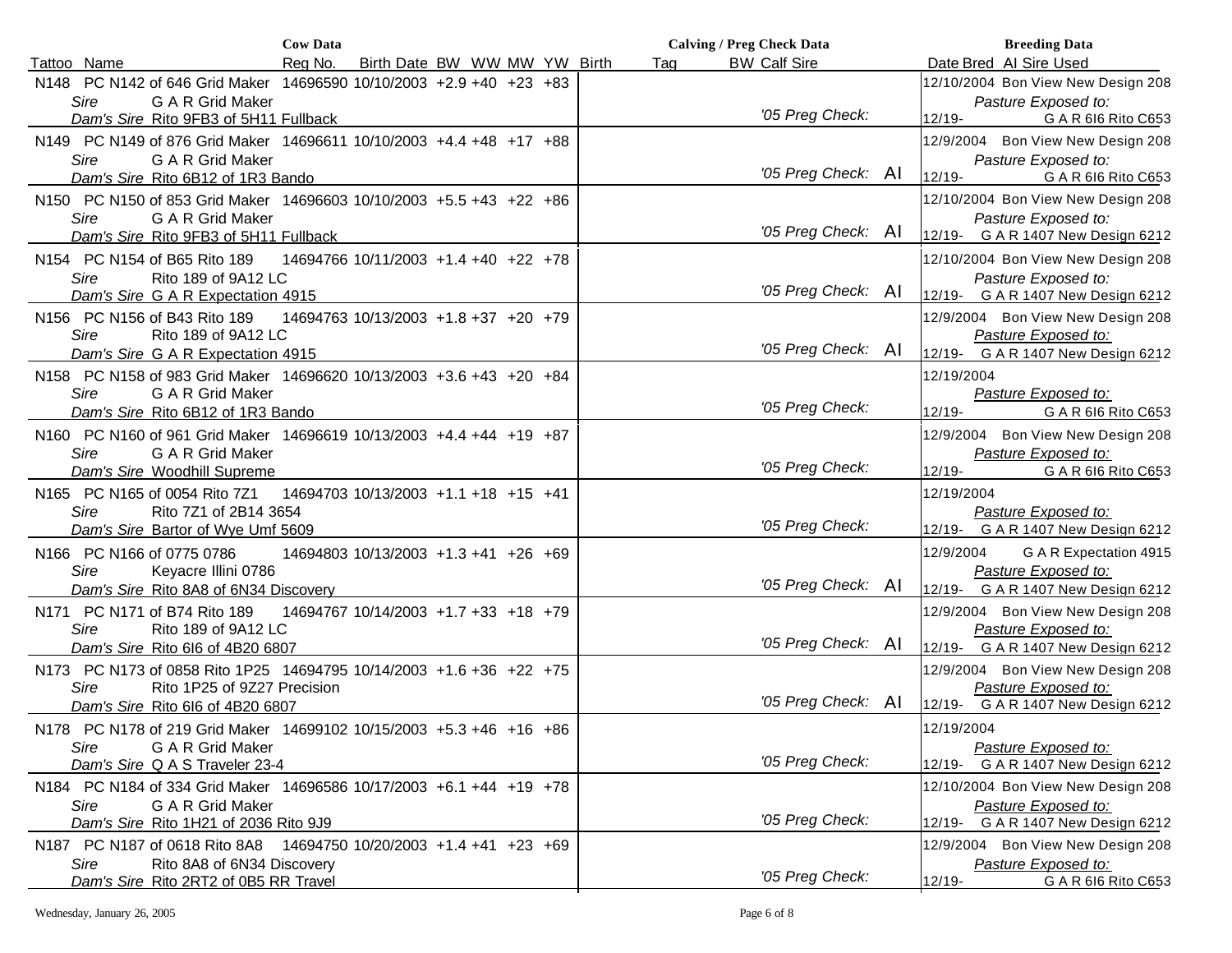|                                                                        | <b>Cow Data</b> |                                      |  |     | <b>Calving / Preg Check Data</b> | <b>Breeding Data</b>                           |
|------------------------------------------------------------------------|-----------------|--------------------------------------|--|-----|----------------------------------|------------------------------------------------|
| Tattoo Name                                                            | Rea No.         | Birth Date BW WW MW YW Birth         |  | Tag | <b>BW Calf Sire</b>              | Date Bred Al Sire Used                         |
| N188 PC N188 of 0299 Rito 7Z1                                          |                 | 14694718 10/20/2003 +1.9 +22 +16 +56 |  |     |                                  | 12/19/2004                                     |
| Sire<br>Rito 7Z1 of 2B14 3654                                          |                 |                                      |  |     |                                  | Pasture Exposed to:                            |
| Dam's Sire Rito 2RT2 of 0B5 RR Travel                                  |                 |                                      |  |     | '05 Preg Check:                  | $12/19 -$<br>G A R 616 Rito C653               |
| N189 PC N189 of 9105 KCF J361 14694701 10/21/2003 +2.4 +31 +17 +61     |                 |                                      |  |     |                                  | <b>G A R Retail Product</b><br>12/10/2004      |
| Sire<br>K C F Bennett 589 J361                                         |                 |                                      |  |     |                                  | Pasture Exposed to:                            |
| Dam's Sire Bartor of Wye Umf 5609                                      |                 |                                      |  |     | '05 Preg Check:                  | $12/19 -$<br>K C F Bennett 1407 N275           |
| N194 PC N194 of 0278 Rito 7Z1                                          |                 | 14694714 10/24/2003 +2.1 +27 +19 +52 |  |     |                                  | G A R Expectation 4915<br>12/9/2004            |
| Sire<br>Rito 7Z1 of 2B14 3654                                          |                 |                                      |  |     |                                  | Pasture Exposed to:                            |
| Dam's Sire Keyacre Bellevue 791                                        |                 |                                      |  |     | '05 Preg Check:                  | $12/19 -$<br>K C F Bennett 1407 N275           |
| N196 PC N196 of 5U10 KCF K294 14694709 10/27/2003 +4.1 +31 +16 +63     |                 |                                      |  |     |                                  | 12/8/2004 Bon View New Design 208              |
| <b>Sire</b><br>K C F Bennett Bob K294                                  |                 |                                      |  |     |                                  | Pasture Exposed to:                            |
| Dam's Sire Rito 2RT2 of 0B5 RR Travel                                  |                 |                                      |  |     | '05 Preg Check:                  | 12/19-<br>K C F Bennett 1407 N275              |
| N198 PC N198 of 542 KCF K294 14694710 10/27/2003 +1.5 +28 +21 +56      |                 |                                      |  |     |                                  | 12/10/2004 Bon View New Design 208             |
| Sire<br>K C F Bennett Bob K294                                         |                 |                                      |  |     |                                  | Pasture Exposed to:                            |
| Dam's Sire Paramont Ambush 2172                                        |                 |                                      |  |     | '05 Preg Check: AI               | $12/19 -$<br>K C F Bennett 1407 N275           |
| N201 PC N201 of 416 KCF J361                                           |                 | 14694708 10/27/2003 +2.6 +34 +21 +68 |  |     |                                  | Bon View New Design 208<br>12/9/2004           |
| Sire<br>K C F Bennett 589 J361                                         |                 |                                      |  |     |                                  | Pasture Exposed to:                            |
| Dam's Sire G A R Traveler 1489                                         |                 |                                      |  |     | '05 Preg Check:                  | $12/19 -$<br>K C F Bennett 1407 N275           |
| N203 PC N203 of A41 Rito 1P75 14694759 10/27/2003 +2.2 +29 +25 +64     |                 |                                      |  |     |                                  | 12/10/2004 Bon View New Design 208             |
| Sire<br>Rito 1P75 of 6B4 Precision                                     |                 |                                      |  |     |                                  | Pasture Exposed to:                            |
| Dam's Sire R R Traveler 5204                                           |                 |                                      |  |     | '05 Preg Check:                  | K C F Bennett 1407 N275<br>$12/19 -$           |
| N204 PC N204 of 891 KCF J361                                           |                 | 14702165 10/27/2003 +2.8 +37 +16 +69 |  |     |                                  | G A R Expectation 4915<br>12/10/2004           |
| Sire<br>K C F Bennett 589 J361                                         |                 |                                      |  |     |                                  | Pasture Exposed to:                            |
| Dam's Sire Rito 6B12 of 1R3 Bando                                      |                 |                                      |  |     | '05 Preg Check:                  | $12/19 -$<br>K C F Bennett 1407 N275           |
| N205 PC N205 of 0047 Rito 8A8                                          |                 | 14694706 10/27/2003 +0.7 +29 +16 +53 |  |     |                                  | 12/19/2004                                     |
| Sire<br>Rito 8A8 of 6N34 Discovery                                     |                 |                                      |  |     |                                  | Pasture Exposed to:                            |
| Dam's Sire Flint of Wye Umf 6016                                       |                 |                                      |  |     | '05 Preg Check:                  | $12/19 -$<br>K C F Bennett 1407 N275           |
| N207 PC N207 of A37 Rito 1P75 14694758 10/28/2003 +4.5 +44 +28 +84     |                 |                                      |  |     |                                  | 12/19/2004                                     |
| Rito 1P75 of 6B4 Precision<br>Sire                                     |                 |                                      |  |     | '05 Preg Check:                  | Pasture Exposed to:                            |
| Dam's Sire B A R Ext Traveler 205                                      |                 |                                      |  |     |                                  | $12/19 -$<br>K C F Bennett 1407 N275           |
| PC N209 of 0852 Rito 1P25 14694786 10/29/2003 +2.4 +36 +22 +74<br>N209 |                 |                                      |  |     |                                  | 12/10/2004 Bon View New Design 208             |
| Rito 1P25 of 9Z27 Precision<br>Sire                                    |                 |                                      |  |     | '05 Preg Check:                  | Pasture Exposed to:                            |
| Dam's Sire Rito 9113 of 7J15 Rito 616                                  |                 |                                      |  |     |                                  | K C F Bennett 1407 N275<br>12/19-              |
| N212 PC N212 of A79 Rito 1P75 14694760 10/29/2003 +2.3 +29 +20 +64     |                 |                                      |  |     |                                  | 12/10/2004<br><b>G A R Retail Product</b>      |
| Sire<br>Rito 1P75 of 6B4 Precision                                     |                 |                                      |  |     | '05 Preg Check:                  | Pasture Exposed to:                            |
| Dam's Sire K C F Bennett Ext G247                                      |                 |                                      |  |     |                                  | K C F Bennett 1407 N275<br>$12/19 -$           |
| N215 PC N215 of 6161 KCF K294 14694716 10/31/2003 +4.9 +37 +22 +66     |                 |                                      |  |     |                                  | Bon View New Design 208<br>12/9/2004           |
| Sire<br>K C F Bennett Bob K294                                         |                 |                                      |  |     | '05 Preg Check: Al               | Pasture Exposed to:<br>$12/19 -$               |
| Dam's Sire Rito 9FB3 of 5H11 Fullback                                  |                 |                                      |  |     |                                  | K C F Bennett 1407 N275                        |
| N216 PC N216 of 970 KCF 294                                            |                 | 14694757 10/31/2003 +3.8 +40 +20 +72 |  |     |                                  | <b>G A R Retail Product</b><br>12/10/2004      |
| Sire<br>K C F Bennett Bob K294                                         |                 |                                      |  |     | '05 Preg Check:                  | Pasture Exposed to:<br>K C F Bennett 1407 N275 |
| Dam's Sire IHLLFR4 Ext 738                                             |                 |                                      |  |     |                                  | $12/19 -$                                      |